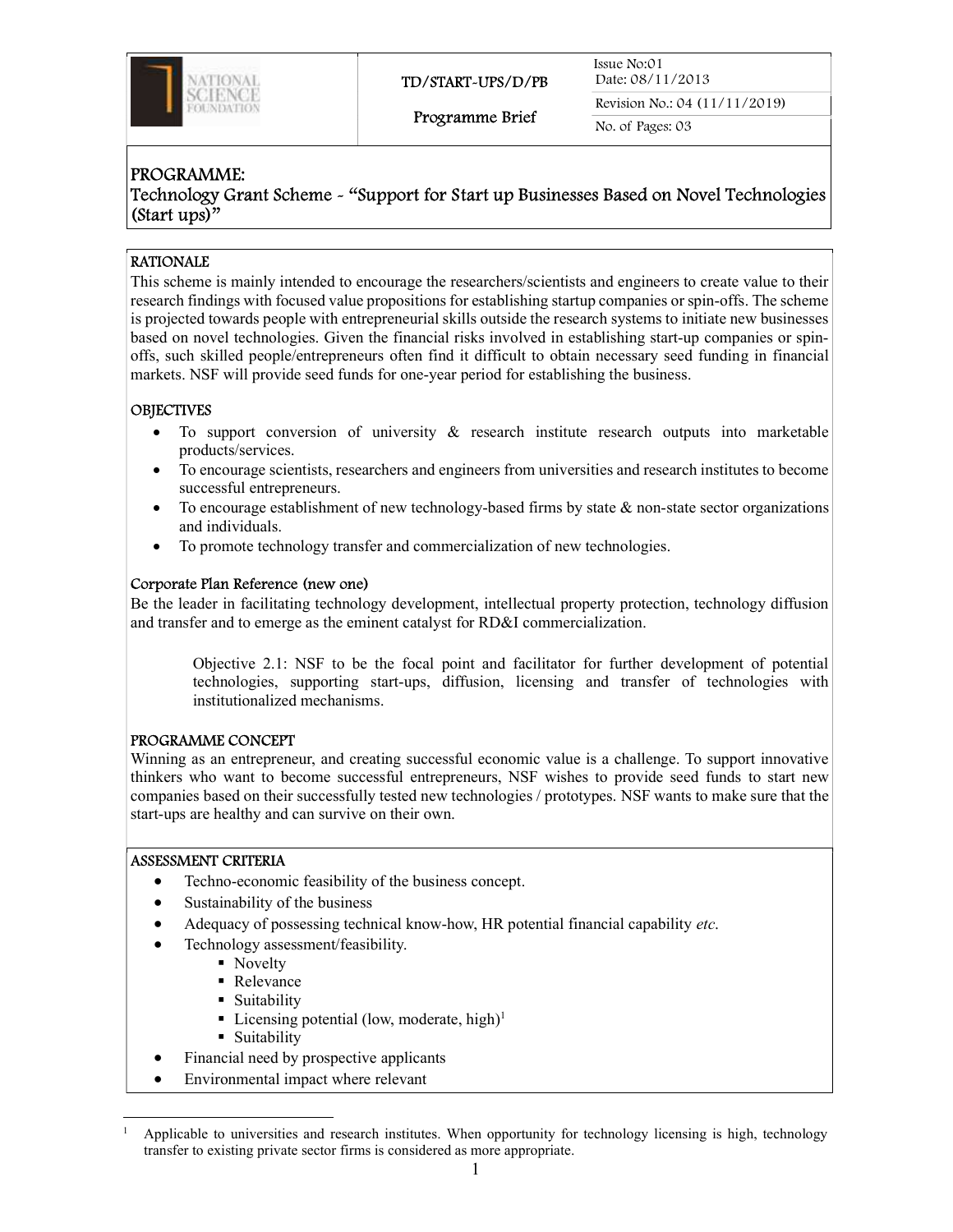

#### Programme Brief

Revision No.: 04 (11/11/2019) No. of Pages: 03

# PROGRAMME:

Technology Grant Scheme - "Support for Start up Businesses Based on Novel Technologies (Start ups)"

- Business operating strategies
- Proprietary condition (right to develop the business or issues concerning ownership of Intellectual Property Rights/release from institution)
- Critical risks
- Soundness of the work plan designed for implementation
- Meeting relevant regulatory requirements from relevant authorities<sup>2</sup>

Acquisitions of technologies (turn-key) are not considered by this scheme. Proposals regarding manufacturing of viable substitutes for imports are encouraged.

# PROGRAMME GUIDELINES

#### General

- Expressions of Interest (EoI) are called twice a year or by a time defined by the NSF management.
- EoIs must be made on the specific Form.
- More than one EoI can be submitted at a time, but priority will be given only for one EoI.
- Hard Copy of the duly completed and signed EoI should be submitted by the Applicant by mail, addressed to Director General, National Science Foundation, 47/5, Maitland Place, Colombo 07 or fax it to 0112696771. Scanned copy also requested by email to tgrants@nsf.gov.lk.
- Applicants are invited to make a presentation on their EoI.
- For successful EoIs, detailed Grant Applications are invited.
- Applications must be made on the specific Grant Application Form.
- Applicants should follow the instructions given in the Application Form as well as Guidelines for Applicants attached to the Application Form.
- A complete set of Applications in three copies should be submitted by the applicant.
- A soft copy of the Application in pdf form should be submitted/e-mailed to  $inf_{\alpha}$  info $\alpha$ nsf.gov.lk.
- Only one Grant is awarded to one individual (team leader) at a time. After completion of the project he/she may apply for another grant.
- Project duration is preferably one year.
- There is no upper limit though grants more than Rs. 10 Mn are not encouraged.
- Fund disbursement will be subjected to applicable rules and regulations. NSF Board approved guidelines are applicable for fund disbursement for all categories.
- Government approved financial regulations are applicable for managing finances for all categories.
- Work-flow chart approved by the Board (2013-09 of Aug 16th, 2013) is followed processing of Grant Applications.
- Half yearly Progress Review Seminars for Grantees are conducted to monitor the progress of the projects (June & December).

## Funds are provided for

• Equipment

<sup>2</sup> Documentation should be provided from relevant authorized institutions.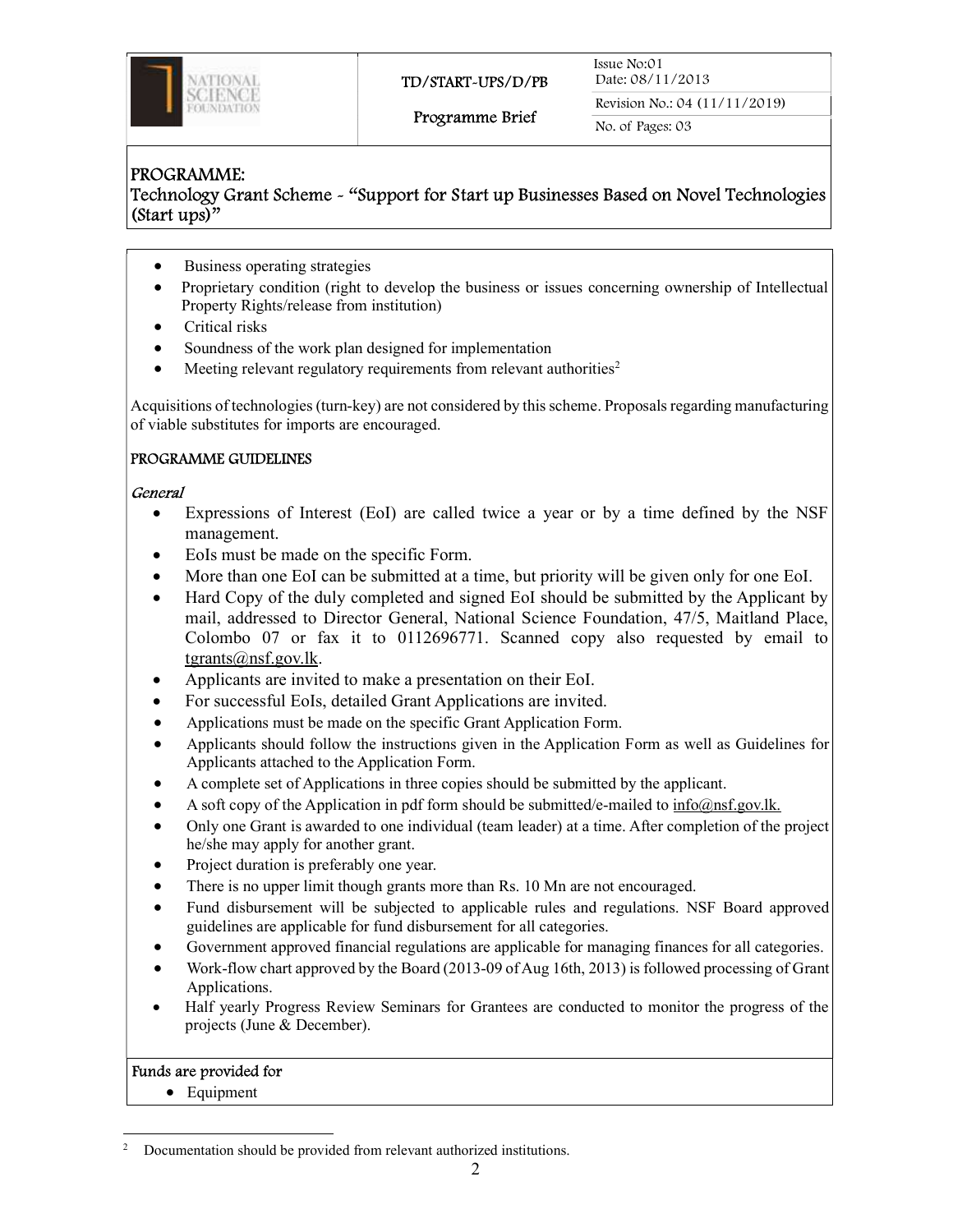

Revision No.: 04 (11/11/2019) No. of Pages: 03

## PROGRAMME: Technology Grant Scheme - "Support for Start up Businesses Based on Novel Technologies (Start ups)"

- Equipment fabrication cost
- Consumable items
- Consultancies on developing a business plan, market survey & design and fabrication

Working capital such as expenses involved in construction of buildings/tents etc., payments of rents & settling utility bills, salaries/stipend and purchasing raw material is not supported.

Project proposals are fully funded for State sector, but not for applicants under "Non-state sector' and 'Individual" categories. NSF expects the Applicants under the latter two categories to bear part funding. NSF will bear 50% - 70% of the fund requirement under each Vote and equipment, 50% - 70% of the cost of each equipment item. The Applicants will have to bear the balance 50% - 30%.

## **OUTPUTS**

- New business enterprises.
- Improved innovation culture

#### TARGET GROUPS/BENEFICIARIES<sup>1</sup>

- Scientists, researchers and engineers in the universities  $\&$  research institutes.
- Non-state<sup>2</sup> and state sector organizations.
- $\bullet$  Entrepreneurs or Individuals<sup>3</sup> not belonging to above two categories.

## POSSIBLE COLLABORATORS/PARTNERS

State Sector and Non-State sector organizations

#### REMARKS

Other initiatives with which the project will link:

NSF Technology Awards Scheme.

#### Prepared by:

Head / Technology Division

Signature:

Authorized and issued by:

Signature:

.

2. Applicant must be the company. Company's R & D capability has to be proven and may be assessed based on its annual reports, audited statements and other relevant documents where company profile is demonstrated.

<sup>1.</sup> Conditions are applied for fund disbursement depending on the target group(category).

<sup>3.</sup> Entrepreneurs/ individuals should provide a proof of location with the copy of NIC/ passport, a recent Gramasewa certificate and a recent water/electricity bill.